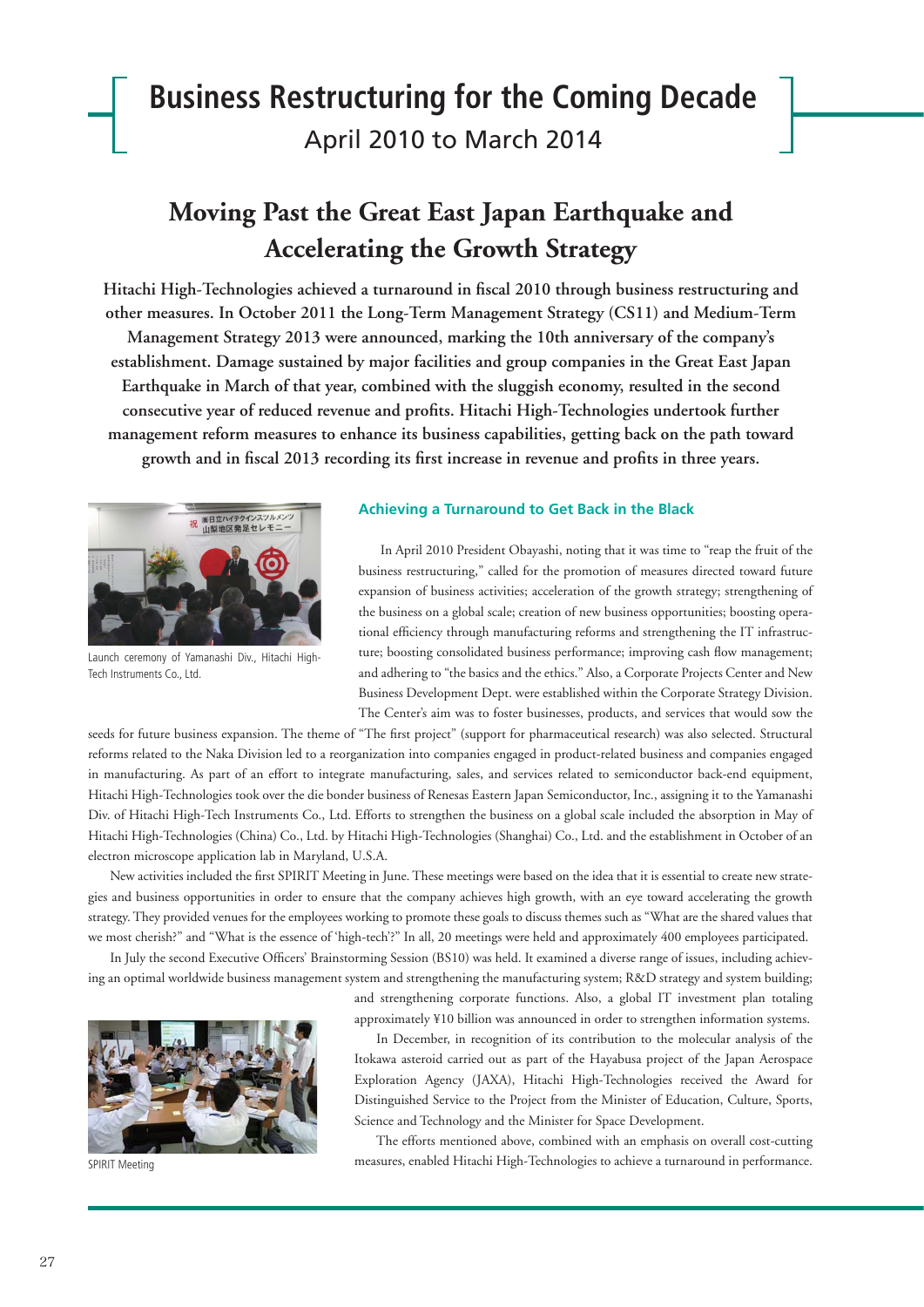## *Trading Activities*

### COLUMN 4 **Expanding Worldwide Sales of Automotive Hard Disk Drives** COLUMN 5 **Expanding Sales of SIM Cards to Japan's Leading Mobile Carrier**

(Click<br>here

The consolidated financial results for fiscal 2010 showed an increase in sales of 5.9% year-on-year to ¥653.4 billion, operating profit of ¥27.9 billion, and current net profit of ¥17.8 billion.

#### **Overcoming the Effects of the 3/11 Great East Japan Earthquake**

 On March 11, 2011, a major earthquake of magnitude 9.0 struck Japan, followed by an enormous tsunami that inundated the eastern coastal region. The number of dead and missing exceeded 18,000. This event is known as the Great East Japan Earthquake.

 Hitachi High-Technologies suffered the effects as well, with significant damage to the Naka Division, Ibaraki Branch Office, and Tohoku Branch Office, as well as to the facilities of subsidiaries in Ibaraki. In particular, the Naka Division sustained considerable damage to its buildings and manufacturing equipment. Thankfully, none of the employees were injured, but three family members of Hitachi High-Technologies personnel lost their lives in the disaster.

 The damage to the Naka Division, Hitachi High-Technologies' largest manufacturing facility, was serious. Once again the company found itself facing a crisis.



Mountainside building of the Naka Division, which sustained unprecedented damage

 Hitachi High-Technologies immediately established a Large-Scale Earthquake Countermeasures Headquaters (later renamed the Companywide Disaster Countermeasures and Recovery Headquaters) to ensure customer support while implementing full-scale efforts to assist the stricken facilities, assist suppliers, maintain distribution functions, and restore the information infrastructure. Thanks to this hard work the Naka Division was declared back in operation on April 1, with production of semiconductor measuring and test equipment and products related to scientifi c and medical systems already back to 90% of the former level. The ordeal provided Hitachi High-Technologies with invaluable experience in dealing with challenges such as earthquake damage and power supply instability.

 At the time a new main building was under construction at the Naka Division. Designed to be quake resistant, its completion in November served as a symbol of the division's recovery and revival. As part of a business continuity plan utilizing the experience gained from the earthquake, a new production facility was established to manufacture medical and biological consumable products in Omuta, Fukuoka Prefecture.

 In April 2011 Masao Hisada was appointed Representative Executive Officer, President, Chief Executive Officer, and Director. He stated his key priorities as follows: "I will do my utmost to enable Hitachi High-Technologies to overcome the effects of this earthquake, which is nothing less than a national disaster, and to steer us safely toward the 10th anniversary of the company's establishment. As we approach the milestone of 10 years of growth, I will lead the way as we embrace the challenge of staying at the cutting edge, work to create an open and global business, deepen our collaboration with customers, and advance at a faster pace than anticipated as a company that embraces CSR in the true sense."

 Also in April an organizational system based on business groups was introduced alongside a horizontal organizational approach companywide for sales, R&D, and manufacturing; vertical business lines; and matrix management. Among



Main building of the Naka Division, which incorporates quake-resistant measures and is designed to encourage fusion of technology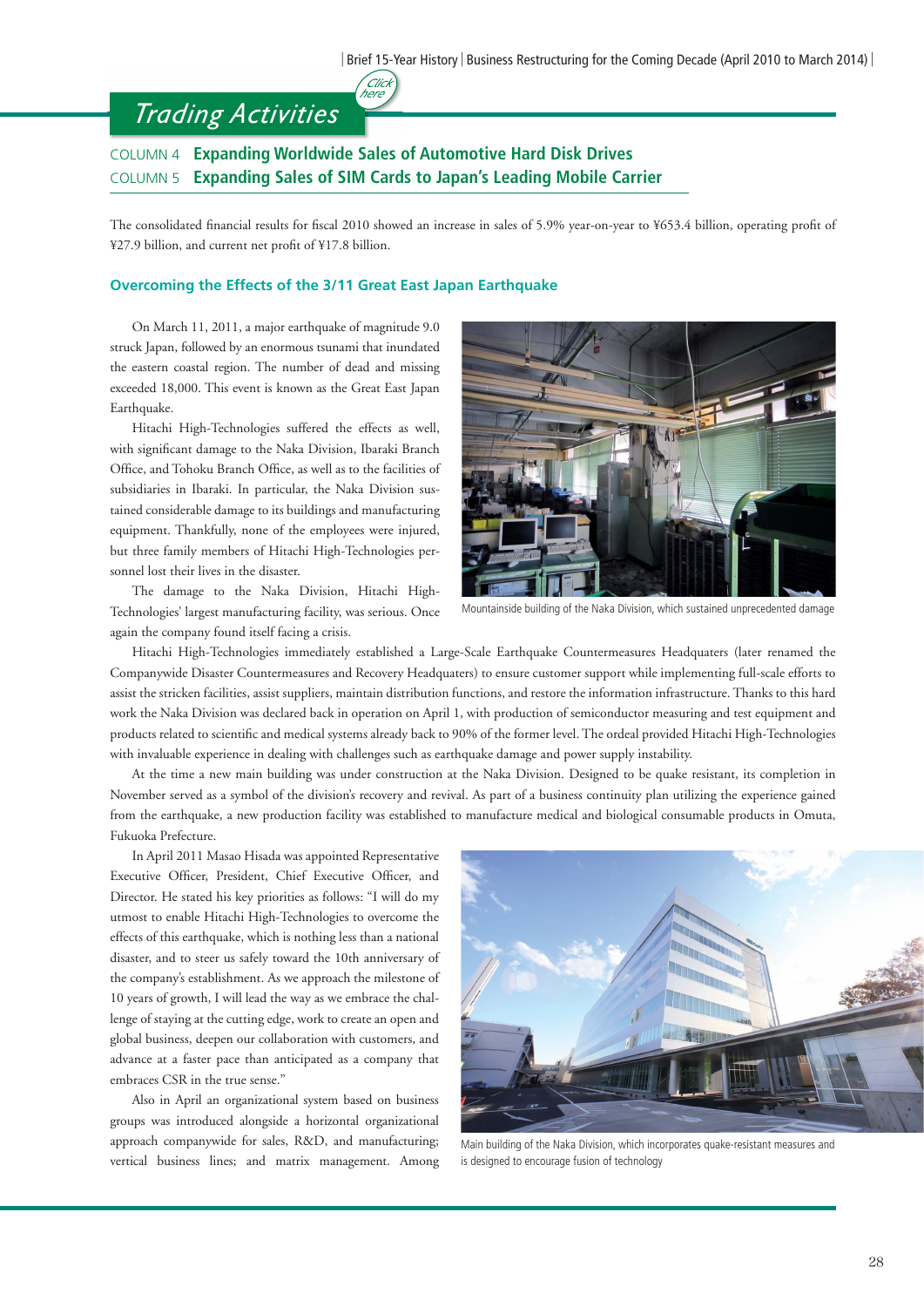

Masao Hisada Representative Executive Officer President, Chief Executive Officer, and Director

#### **Business Policies of Medium-Term Management Strategy**

- 1. Establish a stable earnings base (maintain and strengthen core businesses, continue to reduce costs)
- 2. Strengthen business portfolio by investing resources in growth fields
- 3. Increase profitability by promoting solutions business
- 4. Promote environment-related business
- 5. Promote social innovation business in emerging markets

management personnel, the functions of corporate staff and business staff were separated; information systems personnel were reorganized and consolidated; and Corporate Marketing Group and Global Sales Strategy Departments were put in place. In the area of manufacturing, the Kasado Division was reorganized as the Kasado Design and Production Division, and the Naka Division as the Naka Manufacturing Division within the Corporate Manufacturing Strategy Group. The Flat Panel Display & Hard Disk Manufacturing Systems Sales Division and Fine Technology Products Business Group were merged to create the Fine Technology Systems Business Group.

 Overseas, in April the name of Dalian Naka Instruments Co. Ltd. was changed to Hitachi Instruments (Dalian) Co. Ltd., the same month an application lab was established, and in June an analysis equipment development center was established as Hitachi High-Technologies' first offshore development facility, with the aim of anticipating customer requirements, based on local joint research and academic and business trends, and incorporating these insights into the development of new products. In October PT. Hitachi High-Technologies Indonesia was established, marking the culmination of market development efforts that began with the setting up of a Jakarta office in 1995.

#### **10 Years After the Company's Establishment, Looking to Further Progress**

 October 2011 marked the 10th anniversary of the establishment of Hitachi High-Technologies. On this occasion, the Long-Term Management Strategy (CS11: Corporate Strategy 2011) and Medium-Term Management Strategy 2013 were announced.

Looking ahead to the next 10 years, CS11 set forth "four target fields (next-generation electronics, life sciences, the environment/new energy, and social innovation)" and a strategic statement, "Leading the way for our customers' future as a fast-moving creator of cutting-edge business." It established the scope of action for implementing the strategy, identified areas of core competence, and set targets.





By fusing the strengths of our trading company functions and manufacturing company functions, and aligning them with the<br>combined capabilities of the Hitachi Group, we will provide real high-technology solutions and realiz



Long-Term Management Strategy (CS11: Corporate Strategy 2011)

 Building on the Hitachi High-Tech SPIRIT promoted during fiscal 2009 and the SPIRIT Meetings held in Japan and overseas, Hitachi High-Technologies adopted as its mission becoming "a company that embraces CSR in the true sense" through actions corresponding with the Hitachi High-Tech WAY, which integrates the Corporate Vision, CS11, and the Hitachi High-Tech SPIRIT.

 The Medium-Term Management Strategy 2013 set as targets for fiscal 2013 "sales of ¥800 billion, operating profit of ¥50 billion, operating profit margin of 6.3%, current net profit of ¥31 billion, and return on equity of 10.7%." Initiatives to meet these targets were organized into five business policies, under which emphasis was to be focused on the key points of establishing an optimal worldwide business operations system, accelerating the global expansion of sales and manufacturing, accelerating the creation of new business opportunities, and promotion of schemes for creating new business opportunities.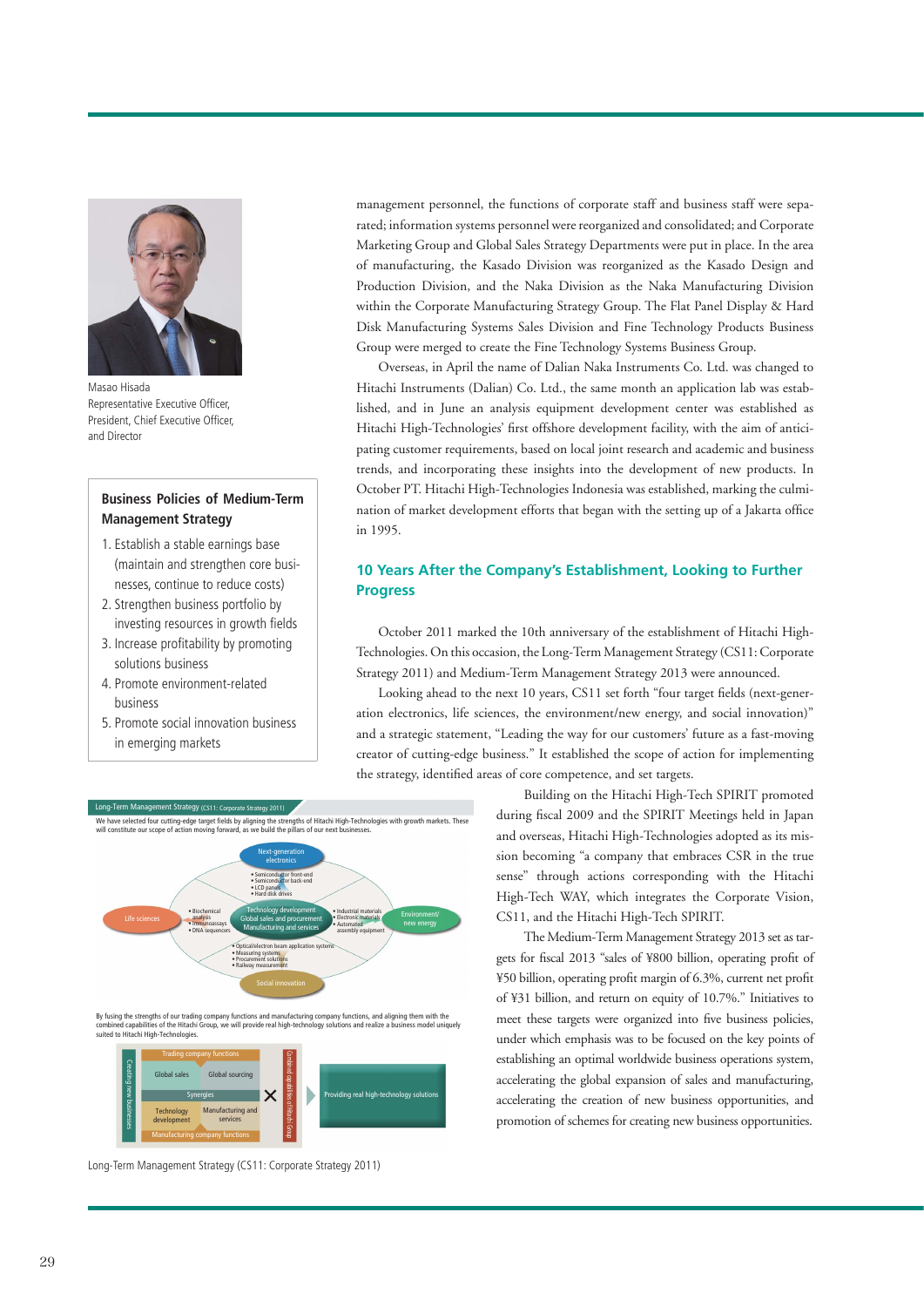#### **Reviewing the Business Portfolio to Stay on the Road to Growth**

The consolidated financial results for fiscal 2011 reflect the sudden worsening of the economic climate due to factors such as power shortages resulting from the Great East Japan earthquake and the nuclear reactor incident that followed, flooding in Thailand, and the halt in the rise of the yen exchange rate. Sales were down 1.2% yearon-year to ¥645.9 billion, operating profit was down 8.7% to ¥25.5 billion, and current net profit was down 19.6% to ¥14.3 billion.

 In April 2012 CS11 and the Medium-Term Management Strategy got underway, and business restructuring proceeded with reorganizations of the Industrial Materials Division, Electronic Materials Division, and Energy & Environmental Solutions Division. In line with the focus on developing new businesses and products, Hitachi High-Technologies purchased SII NanoTechnology Inc., a subsidiary of Seiko Instruments Inc., and in January 2013 Hitachi High-Tech Science Corporation was established.

The consolidated financial results for fiscal 2012 remained disappointing, partly due to the sluggish European economy and slowing growth in emerging economies such as China. Sales were down 13.7% year-on-year to ¥557.5 billion, operating profit was down 25.6% to ¥19 billion, and current net profit was down 14.7% to ¥12.2 billion.

 To improve business performance, President Hisada called for efforts to strengthen the company's business portfolio, an acceleration of the creation of new business opportunities through an overriding emphasis on development, strengthening of the revenue structure, and thoroughgoing cash flow management.

 Efforts at business restructuring included structural reforms in the LCD manufacturing equipment business and chip mounter business, where profitability had declined. In April 2013 the Fine Technology Systems Business Group was transferred to Hitachi High-Tech Engineering Service Corp., and the company name was changed to Hitachi High-Tech Fine Systems Corp.

 In October analysis equipment design and sale functions were integrated into Hitachi High-Tech Science Corporation, and the design and manufacturing functions of the instruments business were integrated into Hitachi High-Tech Solutions Corp. The manufacturing subcontracting functions of Hitachi High-Tech Control Systems Corp. were consolidated at Hitachi High-Tech Manufacturing & Service Corp. The same October the logistics & manufacturing building of the Naka Manufacturing Division was completed, marking a significant milestone on the way to full recovery from the earthquake.

 In June 2013 Kazuhiro Mori was appointed Outside Board Director and Chairman. Bringing with him an impressive record at Hitachi, Ltd. in sales development in power, transport, and the China and other Asia region, Chairman Mori put his focus on new efforts aimed at "customer-focused work, teamwork, and speeding up work."

 In the area of overseas development, Hitachi High-Technologies India Private Limited was established in April 2013 and Hitachi High-Technologies RUS Limited Liability Company in January 2014.

 Due to coordinated management reforms and efforts to enhance business capabilities, the consolidated financial results for fiscal 2013 showed the first increase in revenue and profits in three years, with a 14.7% year-on-year increase in sales to ¥639.1 billion, a 60.6% increase in operating profit to ¥30.4 billion, and a 48.2% increase in current net profit to ¥18 billion.



Kazuhiro Mori Outside Board Director and Chairman



Article in June 4, 2013, issue of Nikkei Sangyo Shimbun reporting reorganization of subsidiary businesses